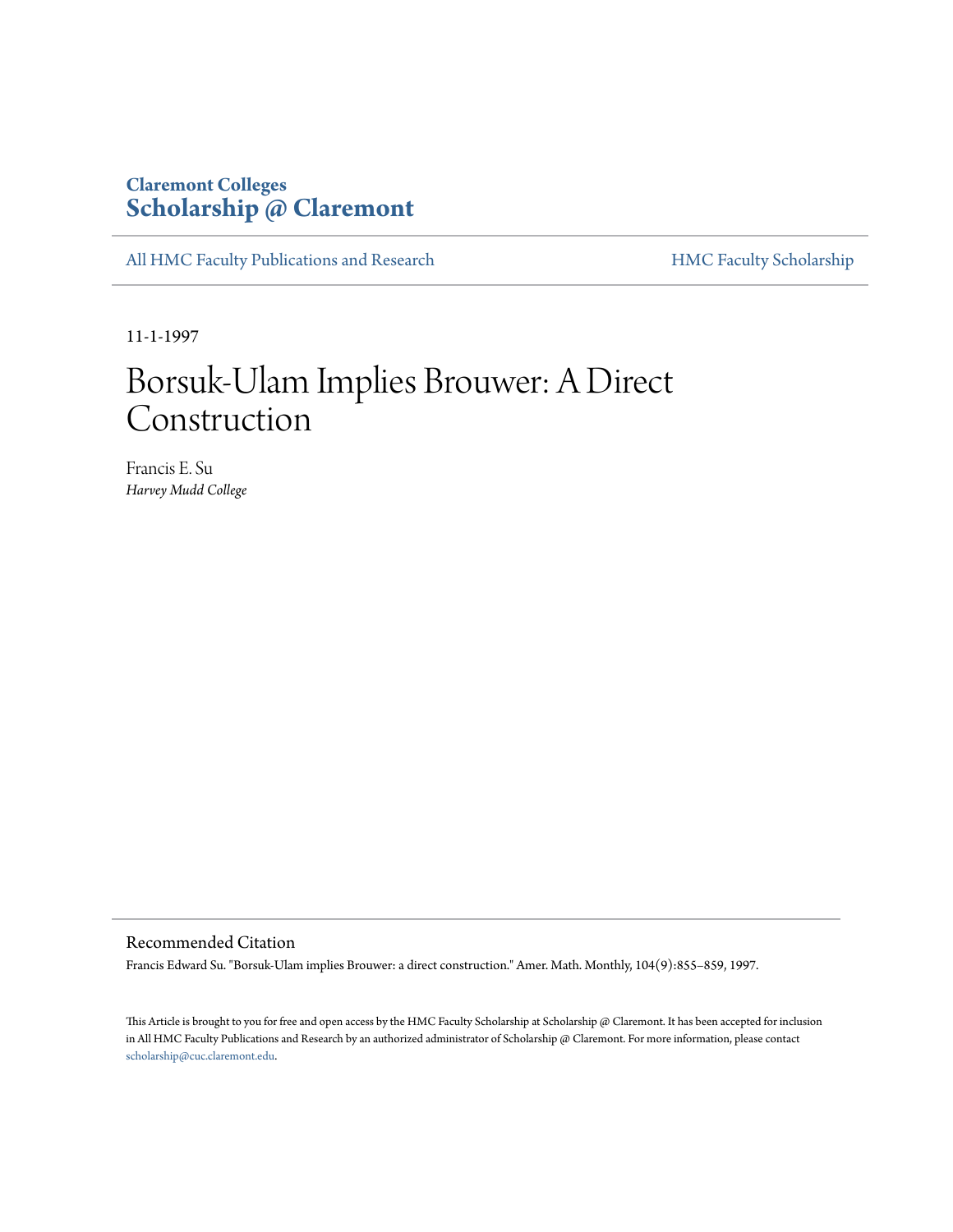- 2. D. H. Bailey, P. Borwein, and S. Plouffe, On the rapid computation of various polylogarithmic constants, *Mathematics of Computation* (to appear).
- **3. D. H. Bailey and S. Plouffe, Recognizing numerical constants, Proceedings of the Workshop on Orgarlic Mathematics (electronic at www.cecm.sfu.ca/organics/).**
- **4. H. R. P. Ferguson, D. H. Bailey, and S. Arno, Analysis of PSLQ, an integer relation finding algorithm, forthcoming.**
- 5. M. Petkovšek, H. S. Wilf, and D. Zeilberger,  $A = B$ , A K Peters, Wellesley, Mass., 1996.

Wolfram Research, Inc.<br>
100 Trade Center Drive<br>
100 Trade Center Drive **100 Trade Center Drive victor@wolfram.com** 

**Champaign, IL 61820 wagon(Rmacalester.edu** 

## **Borsuk-Ulam Implies Brouwer: A Direct Construction**

#### **Francis Edward Su**

**1. INTRODUCTION. The Borsuk-Ulam theorem and the Brouwer fixed point theorem are well-known theorems of topology with a very similar flavor. Both are non-constructive existence results with somewhat surprising conclusions. Most**  topology textbooks that cover these theorems  $(e.g., [4], [5], [6])$  do not mention the **two are related- although, in fact, the Borsuk-Ulam theorem implies the Brouwer Fixed Point Theorem.** 

**The theorems themselves are often proved using the machinery of algebraic topology or the concept of degree of a map. That one theorem implies the other**  can therefore be established once one understands this machinery, but this **requires background. Moreover, such proofs tend to be indirect, relying on the equivalence of these existence theorems with corresponding non-existence theorems. For instance, Dugundji and Granas [3] show that the Borsuk-Ulam theorem is equivalent to the statement that no antipode-preserving, continuous map f:**   $S^n \to S^n$  can be homotopic to a constant map. From this one can see that the **Brouwer fixed point theorem is a special case, because it can be shown equivalent**  to the statement that the identity map *id*:  $S^n \rightarrow S^n$  (which is antipode-preserving) **is not homotopic to a constant map.** 

**However, such an indirect approach is not really necessary, and perhaps a more direct proof would give insight as to how the two theorems are related. The purpose of this note is to provide a completely elementary proof that the Borsuk-Ulam theorem implies the Brouwer theorem by a direct construction, in which the existence of antipodal points in one theorem yields the asserted fixed point in the other.** 

**2. THE THEOREMS.** Let  $S<sup>n</sup>$  denote the unit *n*-sphere in  $\mathbb{R}^{n+1}$ , i.e., all points at **distance one from the origin. Two points are antipodal if they lie opposite each**  other on the sphere—i.e.,  $\{x, -x\}$  for some x.

**1997] NOTES 855**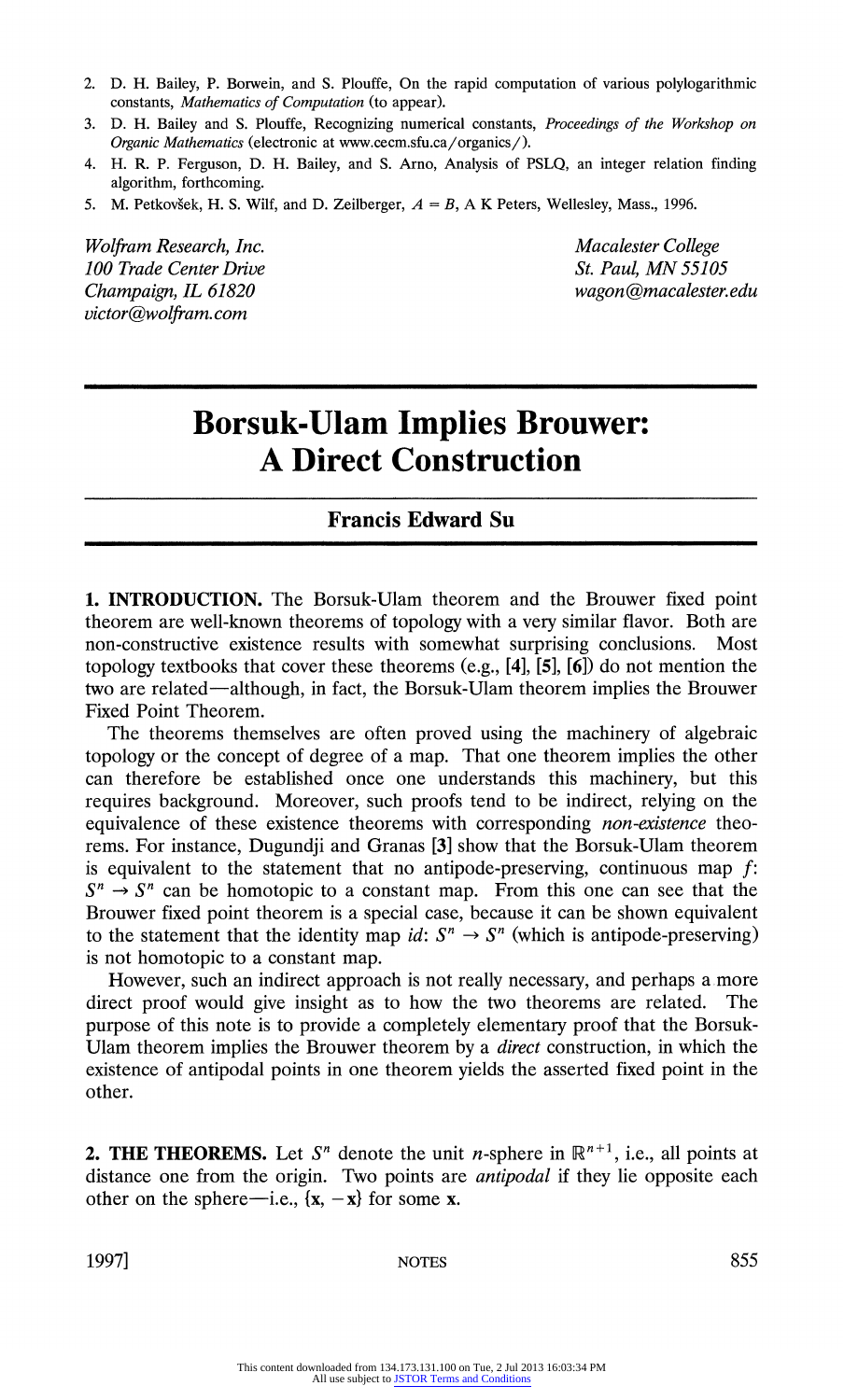*pair of antipodal points on S<sup>n</sup> that are mapped by f to the same point in* $\mathbb{R}^n$ **.** 

**This theorem was conjectured by S. Ulam and proved by K. Borsuk [1] in 1933.**  In particular, it says that if  $f = (f_1, f_2, \ldots, f_n)$  is a set of *n* continuous real-valued functions on the sphere, then there must be antipodal points on which all the functions agree. For instance, one interpretation for the case  $n = 2$  is that there is **always a pair of antipodal points on the earth's surface with the same temperature and barometric pressure (assuming, of course, that temperature and pressure vary continuously). The Borsuk-Ulam Theorem.** *Let*  $f: S^n \to \mathbb{R}^n$  *be a continuous map. There exist pair of antipodal points on*  $S^n$  *that are mapped by f to the same point in*  $\mathbb{R}^n$ . This theorem was conjectured by S. Ulam and pro

Let  $B^n$  denote the unit *n*-ball in  $\mathbb{R}^n$ . A *fixed point* for a map *f* from a space into itself is a point y such that  $f(y) = y$ . The following theorem, due to L.E.J. **Brouwer, is one of the most celebrated theorems in topology:** 

Brouwer proved the case  $n = 3$  in 1909, and Hadamard followed in 1910 with a **proof for all dimensions. Brouwer gave a different proof in 1912 [2]. See [3] for more historical notes and a survey of fixed point theory.** 

**In dimension three, the Brouwer theorem is often interpreted as follows: no matter how you slosh around the coffee in a coffee cup (as long as you do it continuously), some point is always in the same position it was before the sloshing took place (although it might have moved around in the meantime). Moreover, should you try to move this point out of its original position, you will unavoidably move some other point back into its original position.** 

**3. THE IDEA. As motivation we first briefly sketch a construction that shows how the Borsuk-Ulam theorem implies the Brouwer fixed point theorem.** 

We choose to think of  $B^n$  as  $[-1, 1]^n$ , the "*n*-cube" in  $\mathbb{R}^n$ . Similarly, we choose **to think of S<sup>n</sup> as the boundary of the**  $(n + 1)$ **-cube**  $[-1, 1]^{n+1}$  **in**  $\mathbb{R}^{n+1}$ **.** 

 $S^n = {\mathbf{x} | \mathbf{x} = (x_1, x_2, \dots, x_{n+1}), |x_i| \leq 1 \text{ and } \max |x_i| = 1}.$ 

**The "cubical" n-sphere is homeomorphic to the usual n-sphere via the rays from the origin. In fact, this is an antipode-preserving homeomorphism, so the Borsuk-Ulam theorem holds for maps on cubical n-spheres. We choose to work with cubical n-spheres and n-balls because constructing and describing functions on such objects is easier in rectangular coordinates.** 

Given  $f: B^n \to B^n$ , we would like to construct a map  $g: S^n \to \mathbb{R}^n$  that encodes **t in such a manner that the existence of Borsuk-Ulam antipodal points for g implies the existence of a Brouwer fixed point for f.** 

**The idea is as follows: on the cubical n-sphere, the "top" and "bottom" faces of**  the cube are homeomorphic copies of  $B<sup>n</sup>$ . These are separated by an "equatorial" band, consisting of the other faces. Our task is to define a continuous function  $g$ on these three regions of  $S<sup>n</sup>$ . On the top face, we define g in such a way that a **zero of g implies a fixed point for f. We then define g on the bottom face so that the image of each point there is the negative of the image of its antipode on the**  top face. Such map is called *antipode-preserving*—meaning  $g(-x) = -g(x)$ . If we **can patch-in the equatorial region with a map that is also antipode-preserving but never zero, then the Borsuk-Ulam Theorem guarantees the existence of antipodal** 

**856 NOTES [November**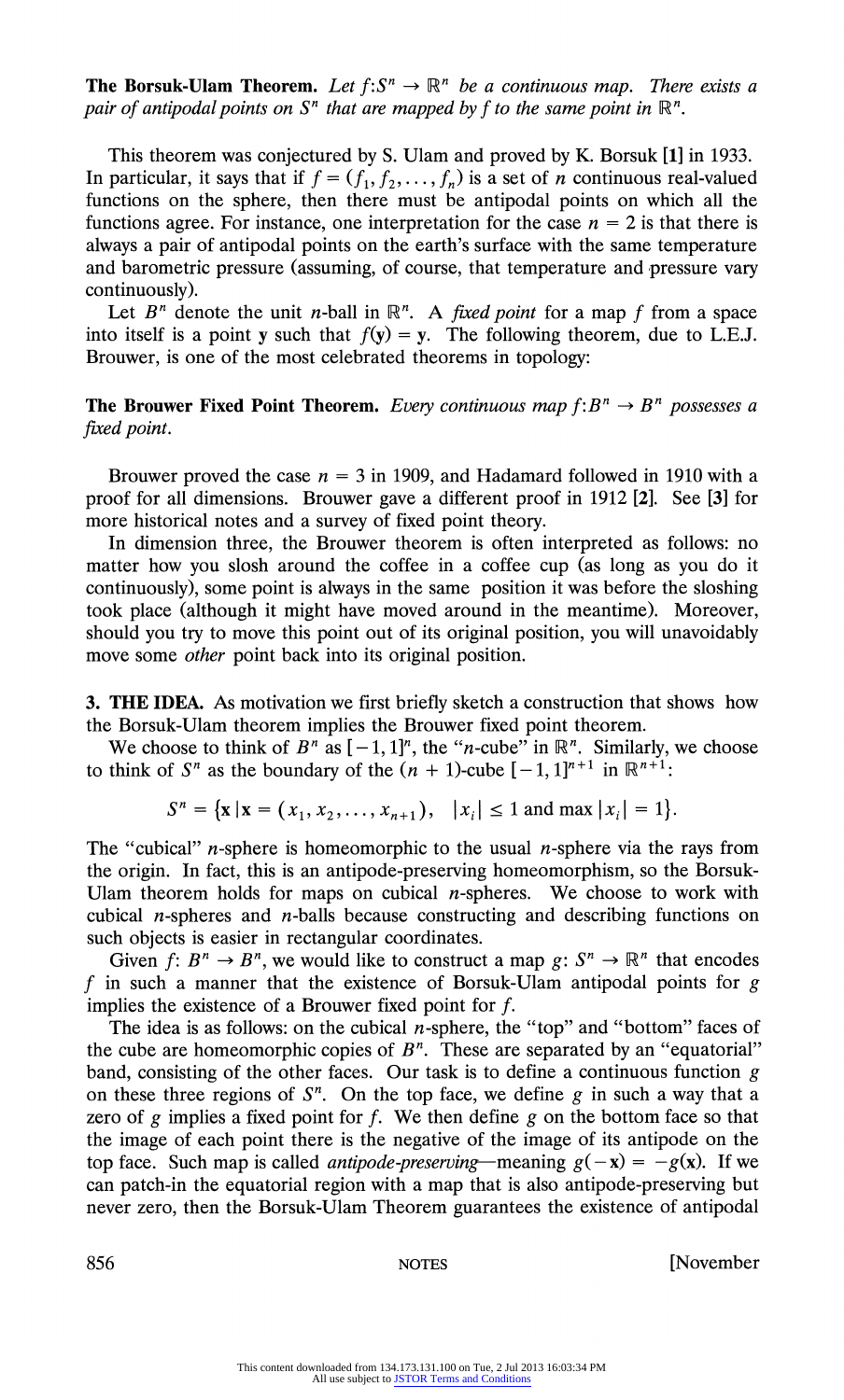points that get mapped by g to the same point. Because g is antipode-preserving, **these antipodal points must get mapped to zero, which by construction cannot occur in the equatorial band. A zero for g on the top or bottom face then implies a fixed point for f.** 

**4. THE CONSTRUCTION.** We seek to construct a map  $g = (g_1, g_2, \ldots, g_n)$ :  $S^n \to \mathbb{R}^n$  that is continuous and antipode-preserving, i.e.,  $g(-x) = -g(x)$ .

We first construct g on the "top" and "bottom" faces. Note that each face, on which some coordinate  $x_k = \pm 1$ , is an *n*-cube. When  $x_{n+1} = \pm 1$  we obtain:

 $S_{\text{top}}^n = {\mathbf{x} | \mathbf{x} = (x_1, x_2, \dots, x_n, 1)}$  and  $S_{\text{bot}}^n = {\mathbf{x} | \mathbf{x} = (x_1, x_2, \dots, x_n, -1)},$ 

which denote the top and bottom faces of the cubical  $S<sup>n</sup>$ . See Figure 1. Let  $p: \mathbb{R}^{n+1} \to \mathbb{R}^n$  be defined by  $p(\mathbf{x}) = (x_1, \dots, x_n)$ , i.e., p ignores the last coordi**nate.** 



**antipode -X** 

**Figure 1.** Top, bottom, and equator of the cubical *n*-sphere (here  $n = 2$ ). An example of antipodal **points is indicated.** 

For all **x** in  $S_{\text{top}}^n$ , define  $g(\mathbf{x}) = p(\mathbf{x}) - f(p(\mathbf{x}))$ . For all **x** in  $S_{\text{bot}}^n$ , define  $g(\mathbf{x}) =$  $p(x) + f(-p(x)).$ 

Since  $p(-x) = -p(x)$ , one may check that  $g(-x) = -g(x)$ . Thus g is, so far, **antipode-preserving.** It is continuous, since f and p are. If  $g(x) = 0$  then  $p(x)$  is a **fixed point for f.** 

**Now we want to define g on the "side" faces of the cubical n-sphere so that it**  matches up continuously with g on  $S_{\text{top}}^n$  and  $S_{\text{bot}}^n$  and is still antipode-preserving, **but is never zero on the sides. The latter is the tricky part.** 

**One might try to extend the values of g linearly from top to bottom, but this**  does not guarantee that  $g \neq 0$  on the sides. However, the following lemmas show **that if we define g suitably on the equator, we can linearly extend the values from the equator to top and bottom without creating a new zero for g.** 

**Lemma 1.** Let  $F$  be a "side" face of the cubical  $S<sup>n</sup>$ . That is, there exists some  $k$ ,  $1 \leq k \leq n$ , such that for all **x** in F,  $x_k$  is constant and equal to  $+1$  or  $-1$ . Then for

**1997] NOTES 857**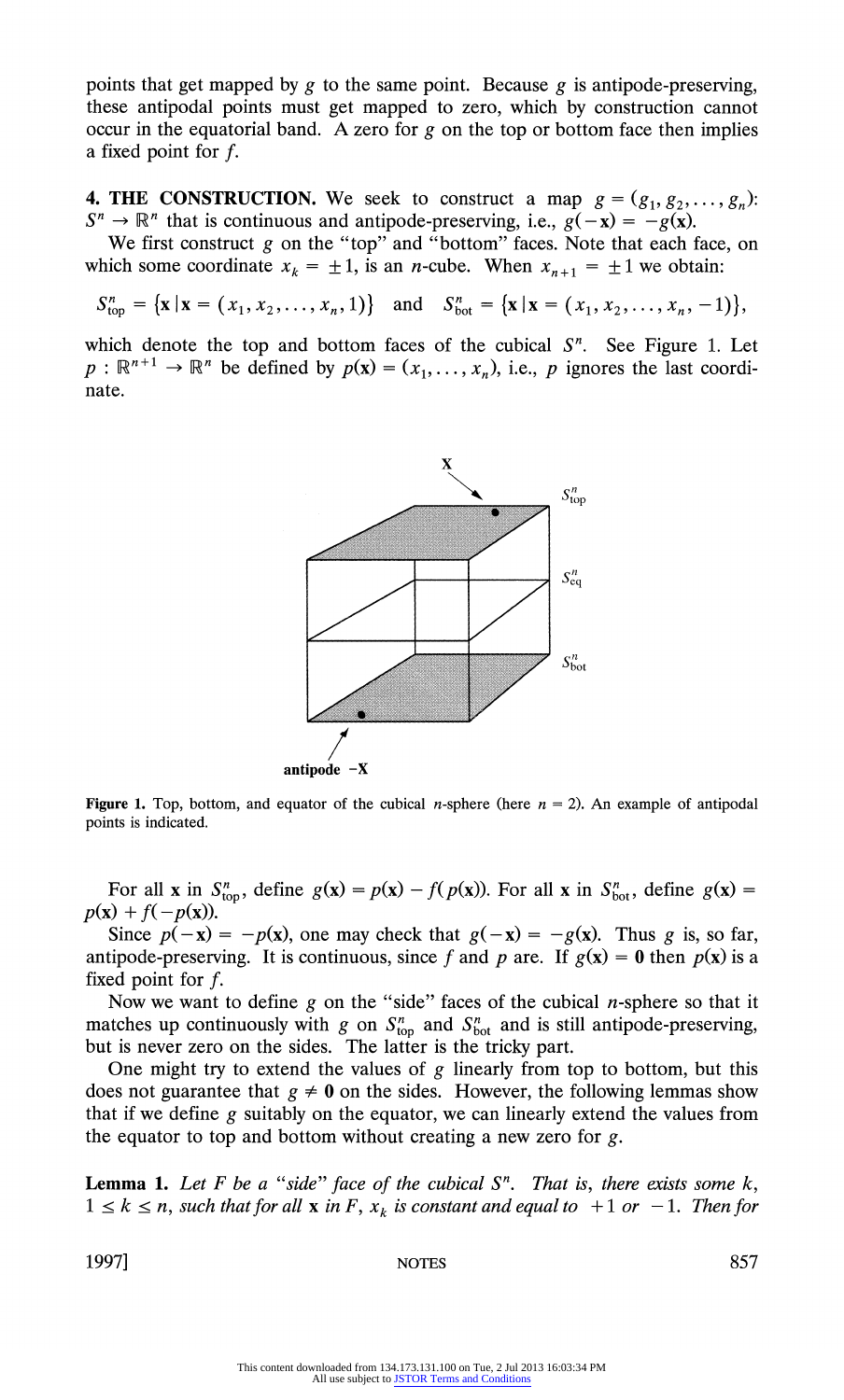**all x** in  $F \cap (S_{\text{bot}}^n \cup S_{\text{top}}^n)$ , the coordinate function  $g_k(\mathbf{x})$  is either 0 or has the same  $sign as x_k$ .

**Proof:** By the definition of  $g$ , on  $F \cap S_{\text{top}}^n$ ,  $g_k(\mathbf{x}) = x_k - f_k(p(\mathbf{x}))$  and on  $F \cap S_{\text{bot}}^n$ ,  $g_k(\mathbf{x}) = x_k + f_k(-p(\mathbf{x}))$ . Since f is a map to an *n*-cube,  $|f_k| \le 1$ . Hence, if  $x_k = 1$ , then  $g_k(\mathbf{x}) \ge 0$  for all  $\mathbf{x} \in F \cap (S_{\text{bot}}^n \cup S_{\text{top}}^n)$ . If  $x_k = -1$ , then  $g_k(\mathbf{x}) \le 0$  for all  $\mathbf{x} \in F \cap (S_{\text{bot}}^n \cup S_{\text{top}}^n).$ 

Now let  $S_{eq}^n$  denote the "equator" of  $S^n$ , i.e.,  $\{x \in S^n | x = (x_1, \ldots, x_n, 0)\}$ . For all  $\mathbf{x} \in S_{eq}^n$ , define *g* on  $S_{eq}^n$  by

$$
g(\mathbf{x}) = p(\mathbf{x}) + \frac{g(x_1, \ldots, x_n, -1) + g(x_1, \ldots, x_n, 1)}{2}, \qquad (1)
$$

**and observe that g is now antipode-preserving on the equator.** 

**Lemma 2.** For all  $\mathbf{x} \in S_{eq}^n$ , if  $|x_k| = 1$ , then the coordinate function  $g_k(\mathbf{x})$  is not 0 and has the same sign as  $\hat{x_k}$ .

**Proof:** Lemma 1 shows that if  $|x_k| = 1$ ,  $g_k$  has the same sign as  $x_k$  on the top and bottom faces if it is not zero. Therefore, using (1) and  $p_k(\mathbf{x}) = x_k = \pm 1$ , we see that  $g_k(x)$  is non-zero on the equator and has the same sign as  $x_k$ .

**To define g on the equator we have "averaged" the values of the corresponding**  points on  $S_{\text{top}}^n$  and  $S_{\text{bot}}^n$  and then "lifted" that average by  $p(\mathbf{x})$  (which equals  $x_k$  in



**Figure 2.** Extending the values of  $g_k$  linearly from the equator to top and bottom. Graphs show a cross-section of  $g_k$  values along on "longitude" of the cubical *n*-sphere on the faces determined by  $x_k = +1, -1.$ 

**the k-th coordinate) to pull it away from possibly being zero. See Figure 2.** 

We now define  $g$  continuously on the rest of  $S<sup>n</sup>$  by extending it linearly from the equator to the values on  $S_{\text{bot}}^n$  and  $S_{\text{top}}^n$ . That is, for  $0 \le x_{n+1} \le 1$ , let

$$
g(\mathbf{x}) = x_{n+1} g(x_1, \dots, x_n, 1) + (1 - x_{n+1}) g(x_1, \dots, x_n, 0). \tag{2}
$$

For  $-1 \le x_{n+1} \le 0$ , let

$$
g(\mathbf{x}) = -x_{n+1}g(x_1,\ldots,x_n,-1) + (1+x_{n+1})g(x_1,\ldots,x_n,0). \hspace{1cm} (3)
$$

Refer to Figure 2 again. Note that  $g$  is continuous and antipode-preserving.

**858 NOTES [November**